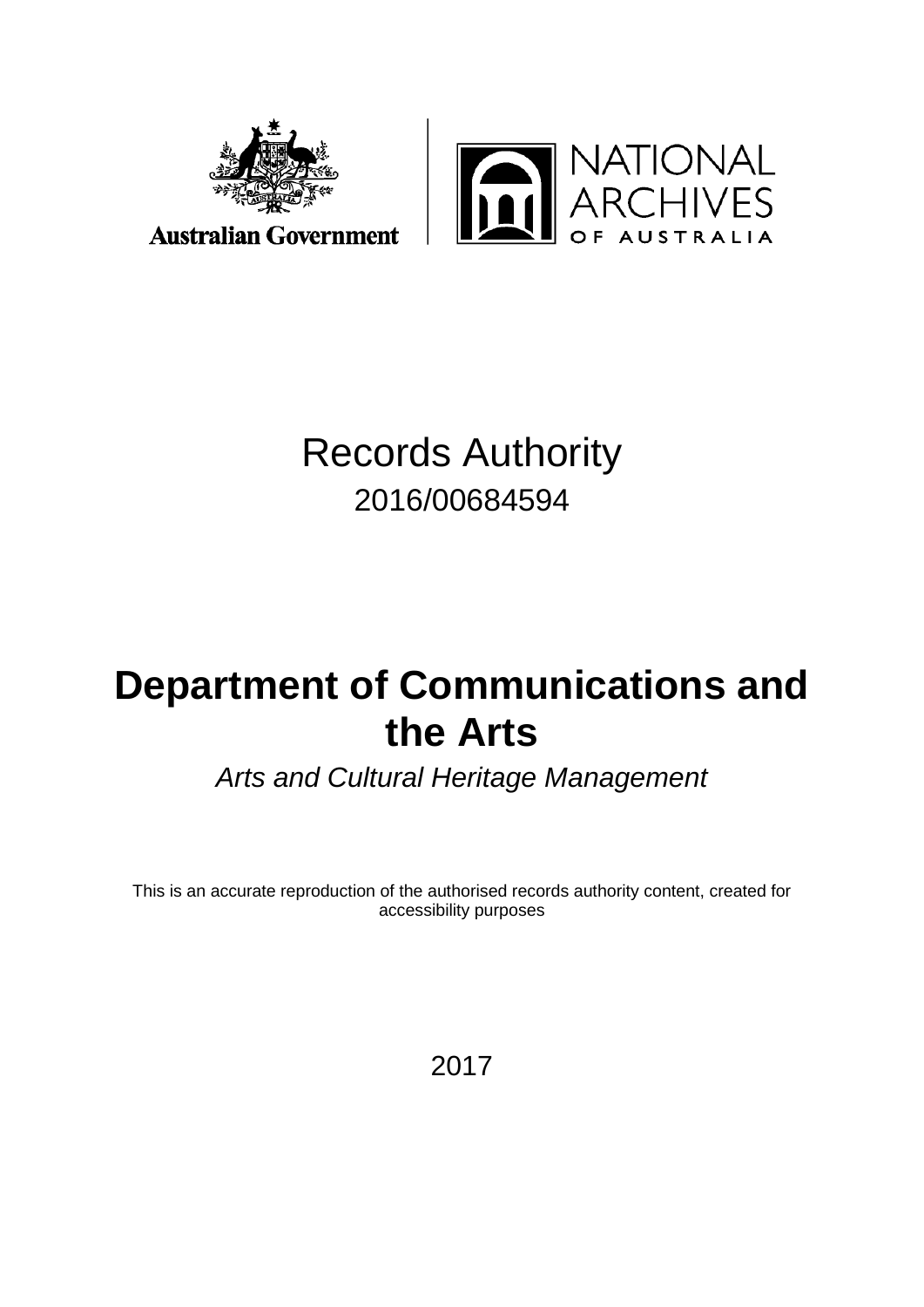

© Commonwealth of Australia (National Archives of Australia) 2017

#### **Copyright**

This product, excluding the National Archives of Australia logo, Commonwealth Coat of Arms or registered trademark, has been licensed under a Creative Commons Attribution-Non-Commercial (CC-BY-NC) Version 4.0 International Licence. You may share, copy, redistribute, remix, transform and build upon this work for noncommercial purposes only. However, you must attribute the National Archives of Australia as the copyright holder of the original work, include the attribution as set out below and indicate if changes were made. The full terms and conditions of this licence are available at [www.creativecommons.org.](http://www.creativecommons.org/)

#### **Attribution**

This Records Authority is licenced by the Commonwealth of Australia (National Archives of Australia) under a Creative Commons Attribution-Non-Commercial (CC-BY-NC) Version 4.0 International Licence. The original version can be found [on our website.](http://www.naa.gov.au/)

#### **Accessibility**

This is an accurate reproduction of the authorised records authority content, created for accessibility purposes.

#### **Contact Us**

Enquiries relating to copyright or accessibility should be made through the [Agency Service Centre.](http://reftracker.naa.gov.au/reft100.aspx?pmi=uWkCi2WFgp)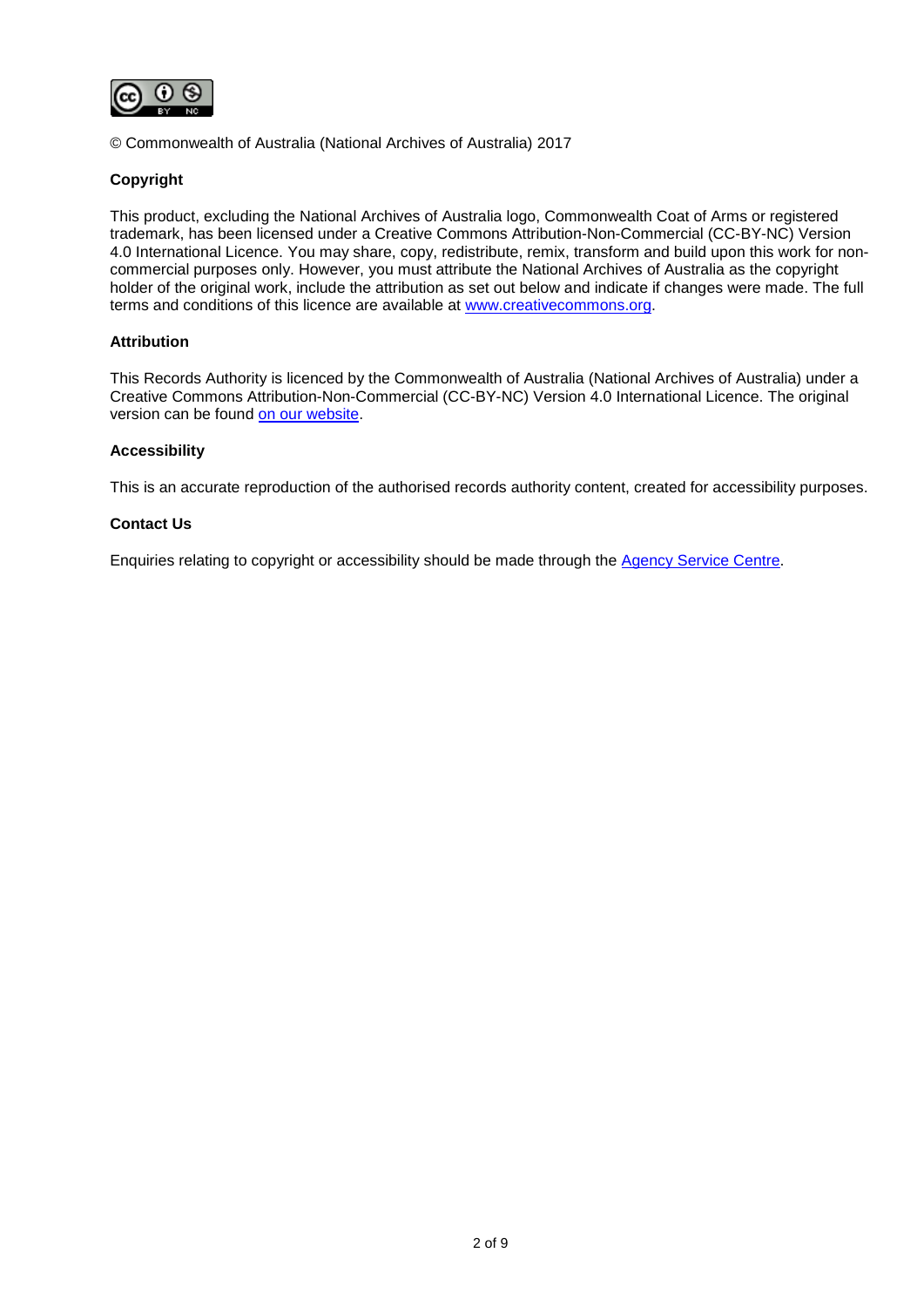### **CONTENTS**

| <b>INTRODUCTION</b>                   |  |
|---------------------------------------|--|
|                                       |  |
| CONTACT INFORMATION NATION            |  |
|                                       |  |
| ARTS AND CULTURAL HERITAGE MANAGEMENT |  |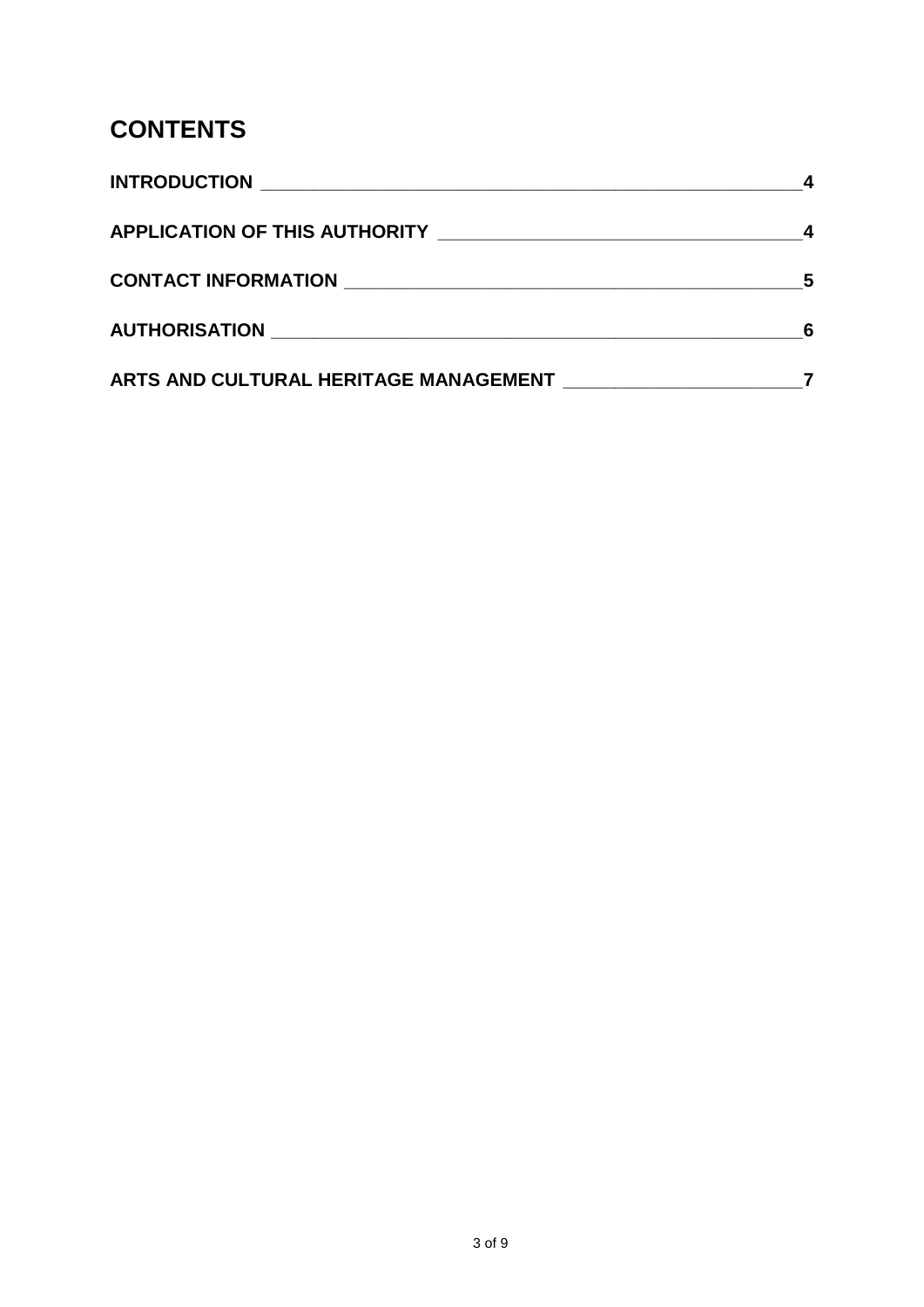### <span id="page-3-0"></span>**INTRODUCTION**

The Department of Communications and the Arts and the National Archives of Australia have developed this records authority to set out the requirements for keeping or destroying records for the core business of Arts and Cultural Heritage Management. It represents a significant commitment on behalf of the Department to understand, create and manage the records of its activities.

This authority is based on the identification and analysis of the business of the Department. It takes into account the agency's legal and organisational information management requirements, and the interests of stakeholders, the agency and the National Archives.

The authority sets out those records that need to be retained as national archives and specifies the minimum length of time that temporary records need to be kept. This authority gives the Department permission under the *Archives Act 1983*, for the destruction of the temporary records described after the minimum retention period has expired. Retention periods for these temporary records are based on: an assessment of business needs; broader organisational accountability requirements; and community expectations, and are approved by the National Archives of Australia on the basis of information provided by the agency.

As changes in circumstances may affect future information management requirements, the periodic review of this authority is recommended. All amendments must be approved by the National Archives.

### <span id="page-3-1"></span>**APPLICATION OF THIS AUTHORITY**

- 1. This authority is to be used to determine how long records must be kept. Records are matched to the relevant core business and records class in the authority.
	- Where the minimum retention period has expired and the records are not needed for agency business they should be destroyed as authorised in this authority.
	- Records that have not reached the minimum retention period must be kept until they do.
	- Records that are identified as retain as national archives (RNA) are to be transferred to the National Archives of Australia for preservation.
- 2. This authority should be used in conjunction with general records authorities such as:
	- the Administrative Functions Disposal Authority (AFDA) and/or AFDA Express issued by the National Archives to cover business processes and records common to Australian Government agencies; and
	- General Records Authority 31 for source (including original) records that have been copied, converted or migrated.
- 3. The normal administrative practice (NAP) provision of the *Archives Act 1983* gives agencies permission to destroy certain records without formal authorisation. This usually occurs where records are duplicated, facilitative or for short-term use only. NAP does not replace arrangements agreed to in this Authority but can be used as a tool to assist in identifying records for destruction together with an agency's records authority or authorities, and with AFDA and AFDA Express. The National Archives recommends that agencies develop and implement a NAP policy. Advice and guidance on destroying records as a normal administrative practice and on how to develop an agency NAP policy is available from the National Archives' website at [www.naa.gov.au.](http://www.naa.gov.au/)
- 4. Records that are reasonably likely to be needed as evidence in a current or future judicial proceeding or are subject to a request for access under the *Archives Act 1983,* the *Freedom of Information Act 1982* or any other relevant Act must not be destroyed until the action has been completed.
- 5. Records subject to a disposal freeze must not be destroyed until the freeze has been lifted. Further information about disposal freezes and whether they affect the application of this authority is available from the National Archives website at [www.naa.gov.au.](http://www.naa.gov.au/)
- 6. Where the method of recording information changes (for example from a manual system to an electronic system, or when information is migrated from one system to a new system) this authority can still be applied, providing the records document the same core business. The information must be accessible for the period of time prescribed in this authority. The agency will need to maintain continuing access to the information, including digital information, for the periods prescribed in this records authority or until the information is transferred into the custody of the National Archives.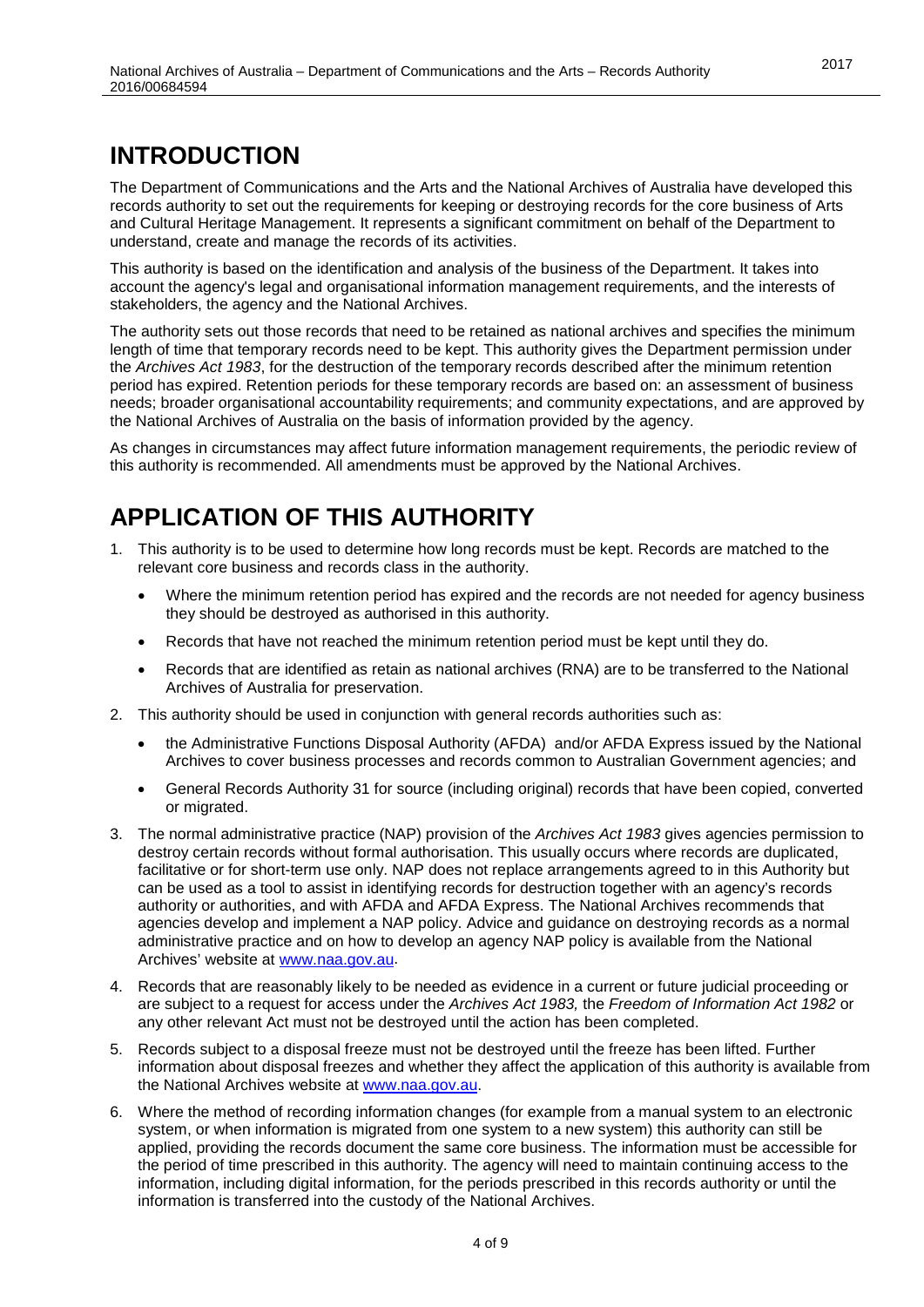- 7. In general, retention requirements indicate a minimum period for retention. The Department may extend minimum retention periods if it considers that there is an administrative need to do so, without further reference to the National Archives. Where the Department believes that its accountability will be substantially compromised because a retention period or periods are not adequate, it should contact the National Archives for review of the retention period.
- 8. Records coming within 'retain as national archives' classes in this Authority have been determined to be part of the archival resources of the Commonwealth under section 3C of the *Archives Act 1983*. The determination of Commonwealth records as archival resources of the Commonwealth obliges agencies to transfer the records to the National Archives when they cease to be current and, in any event, within 15 years of the records coming into existence, under section 27 of the *Archives Act 1983*.
- 9. Records in the care of agencies should be appropriately stored, managed and preserved. Agencies need to meet this obligation to ensure that the records remain authentic and accessible over time. Under section 31 of the *Archives Act 1983*, access arrangements are required for records that become available for public access including those records that remain in agency custody.
- 10. Appropriate arrangements should be made with the National Archives when records are to be transferred into custody. The National Archives accepts for transfer only those records designated as national archives. Records created digitally after 1 January 2016 can be transferred in digital formats only.
- 11. Advice on how to use this authority is available from the Department's information manager. If there are problems with the application of the authority that cannot be resolved, please contact the National Archives.

### <span id="page-4-0"></span>**CONTACT INFORMATION**

For assistance with this authority or for advice on other information management matters, please contact the [Agency Service Centre.](http://reftracker.naa.gov.au/reft100.aspx?pmi=uWkCi2WFgp)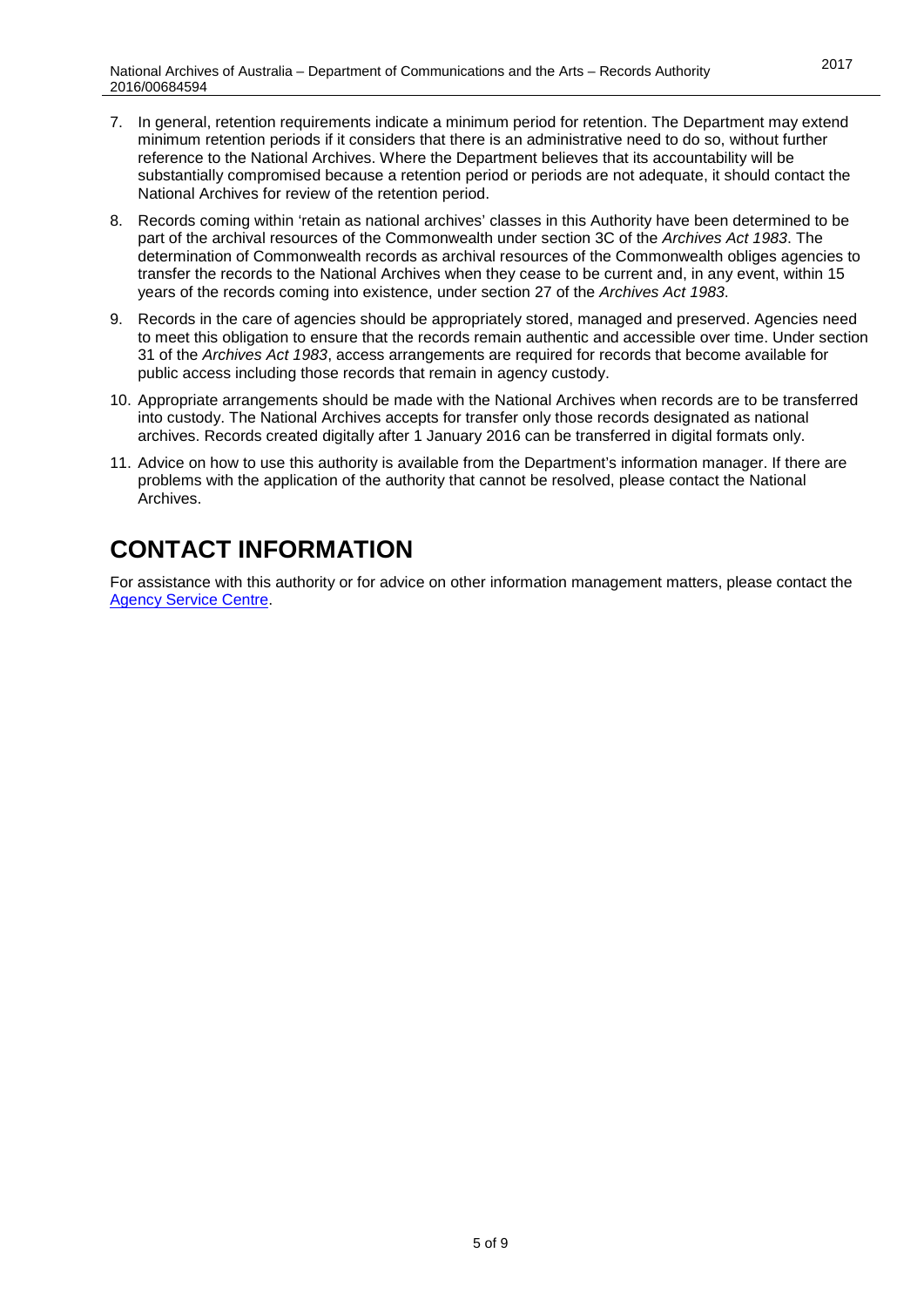### <span id="page-5-0"></span>**AUTHORISATION**

#### **RECORDS AUTHORITY 2016/00684594**

| Person to whom notice of<br>authorisation is given: | Dr Heather Smith<br>Secretary<br>Department of Communications and the Arts<br>GPO Box 2154<br>Canberra ACT 2601 |
|-----------------------------------------------------|-----------------------------------------------------------------------------------------------------------------|
|                                                     |                                                                                                                 |

| <b>Purpose:</b>     | Authorises arrangements for the disposal of records in accordance with<br>Section 24(2)(b) of the Archives Act 1983.                                                                            |
|---------------------|-------------------------------------------------------------------------------------------------------------------------------------------------------------------------------------------------|
|                     | Determines records classed as 'Retain as national archives' in this<br>Records Authority to be part of the archival resources of the<br>Commonwealth under Section 3C of the Archives Act 1983. |
|                     |                                                                                                                                                                                                 |
| <b>Application:</b> | All core business records relating to Arts and Cultural Heritage<br>Management.                                                                                                                 |
|                     |                                                                                                                                                                                                 |

This authority gives permission for the destruction, retention or transfer to the National Archives of Australia of the records described. This authority will apply only with the consent of the agency currently responsible for the business documented in the records described.

#### **Authorised** by

Anne Lyons Assistant Director-General National Archives of Australia

| Date of issue: |  |
|----------------|--|
| 9 May 2017     |  |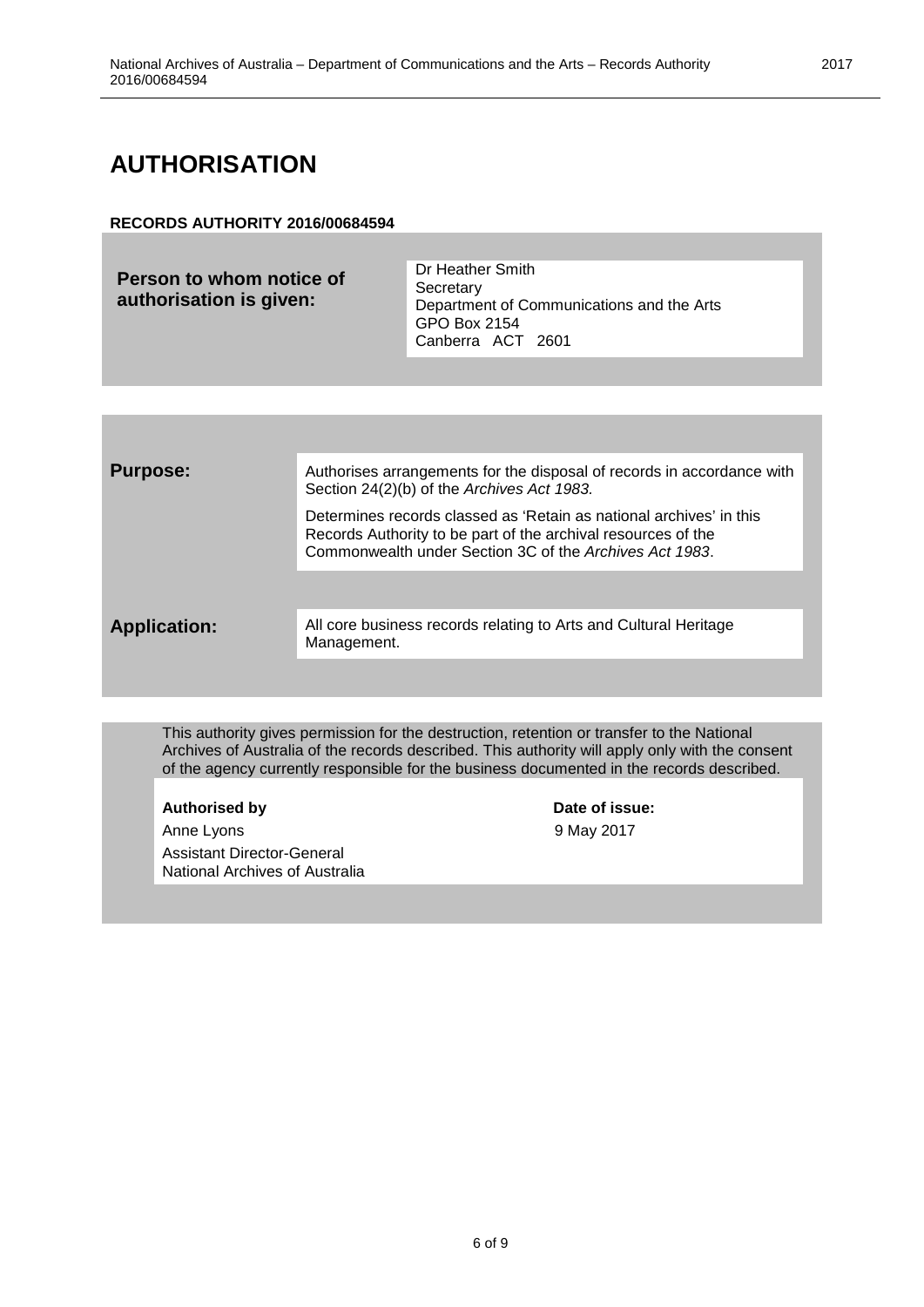### <span id="page-6-0"></span>**ARTS AND CULTURAL HERITAGE MANAGEMENT**

The core business of developing and administering programs and policies that promote excellence in the preservation and maintenance of, and public access to, Australia's cultural activities and cultural collections. Includes protecting and preserving indigenous languages, promoting and recognising excellence in literary endeavours (such as the Prime Minister's literary awards), supporting lending rights programs and protecting movable cultural heritage.

#### The **core activities** include:

- developing, implementing and reviewing, policies, programs, schemes, strategies and plans;
- receiving and assessing applications for the movement of national cultural objects;
- receiving and actioning requests for the return of foreign protected objects;
- receiving and assessing applications, submissions and nominations;
- managing the Prime Ministers Literary Awards or other initiatives to promote and recognise literary excellence;
- receiving and assessing donation submissions under the Cultural Gifts Program;
- receiving and assessing applications for entry on the Register of Cultural Organisations:
- receiving and processing claims for recompense under the lending rights programs;
- research and analysis supporting arts and cultural heritage management;
- administration of economic instruments such as tax incentives:
- overseeing the national network to deliver national indigenous art, culture, languages and broadcasting programs;
- collection and management of statistics including related datasets;
- providing and receiving advice and other forms of information;
- liaising and consulting with key stakeholders, including public consultation processes;
- referrals to other Australian Government agencies for the investigation and/or seizure of protected cultural objects; and
- managing appeals and reviews of decisions.

The performance of the core business is supported by **general activities** such as**:**

- developing operational procedures;
- reporting and reviewing;
- identifying, assessing and managing risks;
- receiving and responding to enquiries;
- preparing and delivering speeches;
- managing and participating in internal and external committees and meetings; and
- managing and participating in conferences.

#### *Cross references to AFDA Express Records Authority*

*For development of new legislation and amendments to existing legislation, use GOVERNMENT RELATIONS and/or STRATEGIC MANAGEMENT.*

*For advice, briefs and submissions to the portfolio Minister, Cabinet submissions and the organisation's participation in formal inquiries, use GOVERNMENT RELATIONS.*

*For media releases, use COMMUNITY RELATIONS and/or GOVERNMENT RELATIONS.*

*For developing and executing contracts under seal or deeds, use CONTRACTS UNDER SEAL/DEEDS.*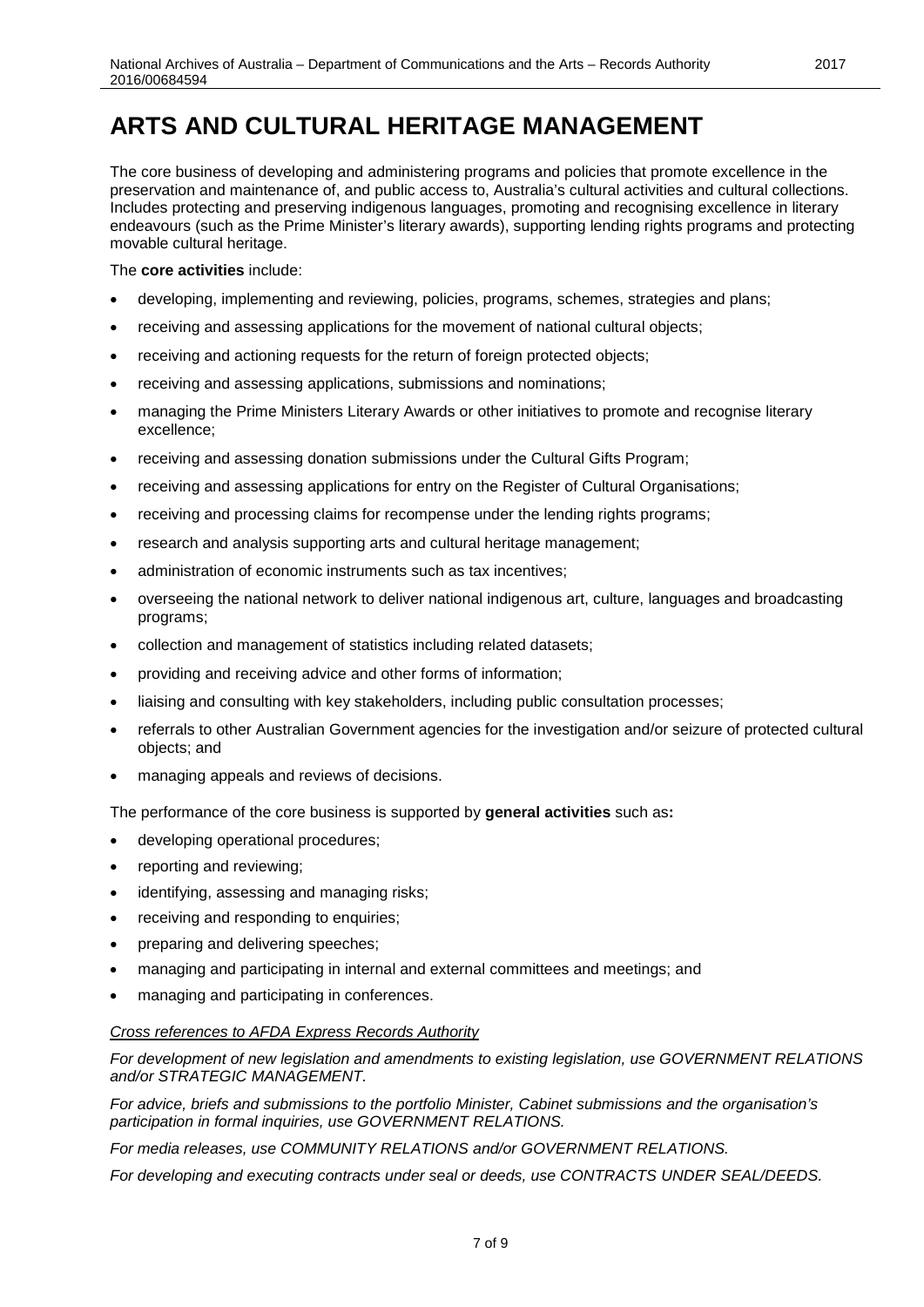### **ARTS AND CULTURAL HERITAGE MANAGEMENT**

*Cross references to other records authorities*

*For purchasing and leasing artworks, currently via Artbank, use - CULTURAL COLLECTIONS.*

*For the management and payment of grants, use General Records Authority 28 - GRANT MANAGEMENT.*

| <b>Class no</b> | <b>Description of records</b>                                                                                                                                                                                                                                                                                                                                                                                                                    | <b>Disposal</b><br>action         |
|-----------------|--------------------------------------------------------------------------------------------------------------------------------------------------------------------------------------------------------------------------------------------------------------------------------------------------------------------------------------------------------------------------------------------------------------------------------------------------|-----------------------------------|
| 62255           | Significant records documenting:<br>high-level policies, programs, strategies, plans, frameworks and<br>$\bullet$<br>assessment criteria. Includes final versions, major drafts, results of<br>stakeholder consultations, and supporting research;                                                                                                                                                                                               | Retain as<br>national<br>archives |
|                 | high-level advice. Includes position papers, briefs, opinions, reports and<br>$\bullet$<br>stakeholder submissions;                                                                                                                                                                                                                                                                                                                              |                                   |
|                 | applications for the protection of movable cultural heritage, includes<br>$\bullet$<br>assessments, recommendations and the issue of export permits and<br>export certificates;                                                                                                                                                                                                                                                                  |                                   |
|                 | casework relating to the protection of foreign protected movable cultural<br>$\bullet$<br>heritage objects, includes official foreign government requests,<br>assessments, forms and notifications issued under legislation, and<br>referrals to other Australian government agencies;                                                                                                                                                           |                                   |
|                 | outcomes of major research and analysis undertaken by the agency.<br>$\bullet$<br>Includes final research reports, research findings, statistical and trend<br>analysis, data models, and research datasets and associated information;                                                                                                                                                                                                          |                                   |
|                 | managing initiatives to promote and recognise literary excellence such as<br>$\bullet$<br>the Prime Ministers Literary Awards, including recommendations and<br>decisions about shortlist nominees and winners, awards ceremony<br>ephemera and photographs;                                                                                                                                                                                     |                                   |
|                 | For administrative arrangements supporting the awards ceremonies (eg<br>venue bookings, catering etc) use class 62258.                                                                                                                                                                                                                                                                                                                           |                                   |
|                 | summary records created to support the core business, such as registers<br>٠<br>(eg. Register of Cultural Organisations) and databases consolidating<br>information on registered cultural organisations, prohibited exports, or<br>statistical returns;                                                                                                                                                                                         |                                   |
|                 | high-level reports, including final versions, major drafts, stakeholder<br>$\bullet$<br>consultation and supporting research;                                                                                                                                                                                                                                                                                                                    |                                   |
|                 | national and high-level reviews, including sector-wide and major internal<br>$\bullet$<br>reviews of policies, standards, frameworks, strategies and programs.<br>Includes final review, reports, major drafts, recommendations,<br>submissions and supporting research;                                                                                                                                                                         |                                   |
|                 | high-level internal and external committees, working groups and other<br>$\bullet$<br>bodies where the agency provides the secretariat, is the Australian<br>Government's main representative, or plays a prominent or central role.<br>Includes establishment documentation, agenda, final version of minutes,<br>reports and tabled papers;                                                                                                    |                                   |
|                 | final versions of significant agreements and contracts and supporting<br>٠<br>documents, that: relate to substantial funding arrangements or the<br>establishment of major partnerships and cooperative arrangements with<br>other governments, agencies and organisations; are controversial, of<br>public interest, or ground-breaking in nature; or have substantial<br>implications for the conduct of agency business. Includes memorandums |                                   |